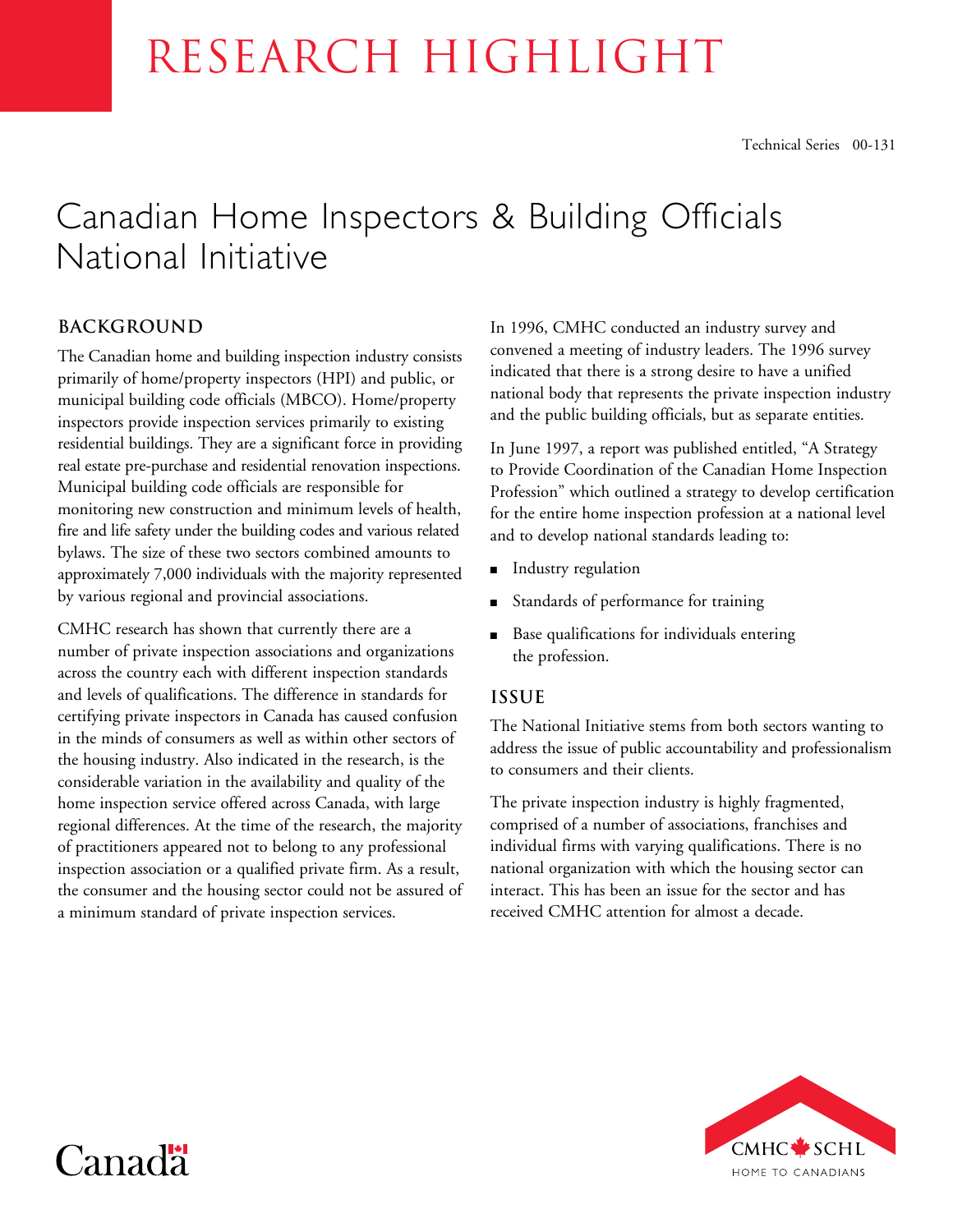Canadian Home Inspectors & Building Officials National Initiative

The MBCO have also made several attempts to agree on training standards with DACUMs (acronym for Developing A CUrriculuM) at the provincial level. The most recent DACUM was developed in Ontario in 1995, but it has not been approved for validation. Given the future changes to the next edition of the National Building Code, i.e., changing from prescriptive-based to objective-based, existing DACUMs for MBCO may need to be updated.

Some of the associations representing the HPI and MBCO sectors have established certification designations and comprehensive training programs. These designations and programs are within a province or region's jurisdiction rather than at the national level. Under current arrangements, both sectors recognize the need for national occupational standards, certification and training to bring "professionalism" to the industry and to help establish a structure that can be used to educate and protect the consumer. Improvements are deemed necessary for the following reasons:

#### **For HPI:**

- Certification programs vary across Canada in terms of minimum requirements, level of certification, type of courses required, and examinations to become certified.
- Certification programs at the provincial level are not transferable across Canada.
- Some provinces or territories do not have any certification programs.
- Some jurisdictions have colleges and government departments providing courses while others do not. These courses are not necessarily based on any national standards.
- <sup>n</sup> Anyone can work as a HPI without certification by a provincial association. Thus, associations cannot enforce certification or standards resulting in little protection for consumers.
- There is little public or sector recognition for those who have taken the courses.
- <sup>n</sup> There is no national code of ethics, and those which do exist vary from province to province.
- Although some of the training materials are shared, there are limited controls over the quality of the courses or accreditation of the training institution.
- <sup>n</sup> Few courses include on-site or practical training, or information on how to deal with clients.

#### **For MBCO:**

■ Different provincial/territorial acts have resulted in the implementation of different ways to certify/license the building officials under their jurisdictions.

In order to undertake this task, the first step was to establish one recognized body to speak on behalf of the two sectors, i.e., HPI and MBCO at the national level. As a result, a transitional steering group, comprised of nominated private inspection industry representatives from across the country, was formed and is working under the newly formed Canadian Association of Home and Property Inspectors (CAHPI). Also, the Alliance of Canadian Building Officials Association (ACBOA) has recently formed to unite all of the provincial municipal building code officials associations.

#### **National Initiative**

#### **Project objectives**

An agreement was reached in 1999 between CAHPI and ACBOA to join forces and work together to build a recognizable and professional home and building inspection industry to better serve the general public and their clients. Both groups have recognized the need for consistent national standards, certification and training. Funding for this private/ public partnership comes from CAHPI, ACBOA, Human Resources Development Canada (HRDC) and CMHC.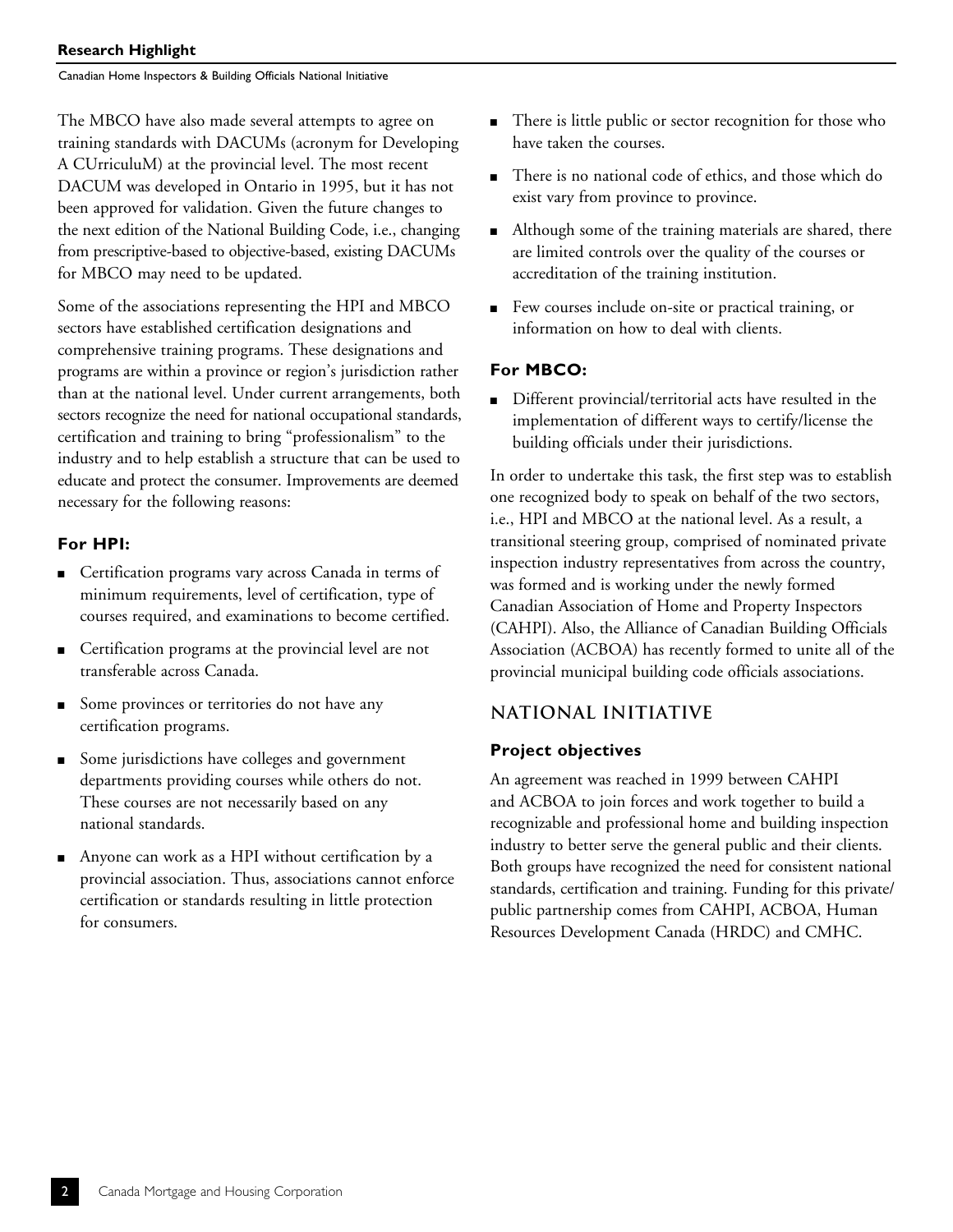The overall objectives of the national initiative are:

- To elevate the status of the Canadian home and building inspection profession in the minds of the consumer, home inspectors, building officials, government and key stakeholders across Canada.
- To establish minimum national occupational standards, code of ethics and criteria for inspector certification so that the general public can have confidence that all certified inspectors meet the requirements of the national certification process.
- To ensure that inspections comply with the same performance standard throughout Canada.
- To approve, support and coordinate provincial/regional accrediting bodies to administer, certify and provide disciplinary control of private-sector home inspectors.

#### **Structure of the Steering Committee for National Occupational Standards**

The Canadian Home Inspection and Building Officials (CHIBO) Steering Committee for National Occupational Standards was first formed and convened in April, 2000 with a mandate to develop uniform national occupational standards for those employed as home inspectors and municipal building officials.

The national committee is comprised of seven representatives from the MBCO sector and seven representatives from the HPI sector. There is also a non-voting independent chair and a project manager as well as a number of ex-officio members.

#### **Potential stakeholders:**

- <sup>n</sup> Inspection franchise operators
- National Research Council
- Canada Mortgage and Housing Corporation
- <sup>n</sup> Human Resources Development Canada
- Ontario Ministry of Housing
- Quebec municipal inspection industry representative (Quebec is not a member of ACBOA)
- Consumers
- Governments at all levels
- Assembly of First Nations
- Mortgage insurers
- Lending institutions
- Canadian Real Estate Association
- Home/Building Inspection public and private sectors
- Canadian Home Builders' Association
- <sup>n</sup> Association provinciale des constructeurs d'habitations du Québec
- Home warranty programs
- Canadian Federation of Municipalities

#### **Communication Strategy**

Open communication is an important element in the success of this project. To ensure that interested stakeholders are kept apprised of the initiative, minutes of the meetings will be made available to them.

Other related communication initiatives include:

- Posting information on MBCO and HPI websites
- Issuing press releases to inform the public of milestones
- n Articles and news bulletins to be inserted in Home Inspector and Building Code Officials' newsletters
- <sup>n</sup> Updates and presentations to be provided at conferences and association meetings
- <sup>n</sup> Updates and status reports to be provided to stakeholders via electronic mail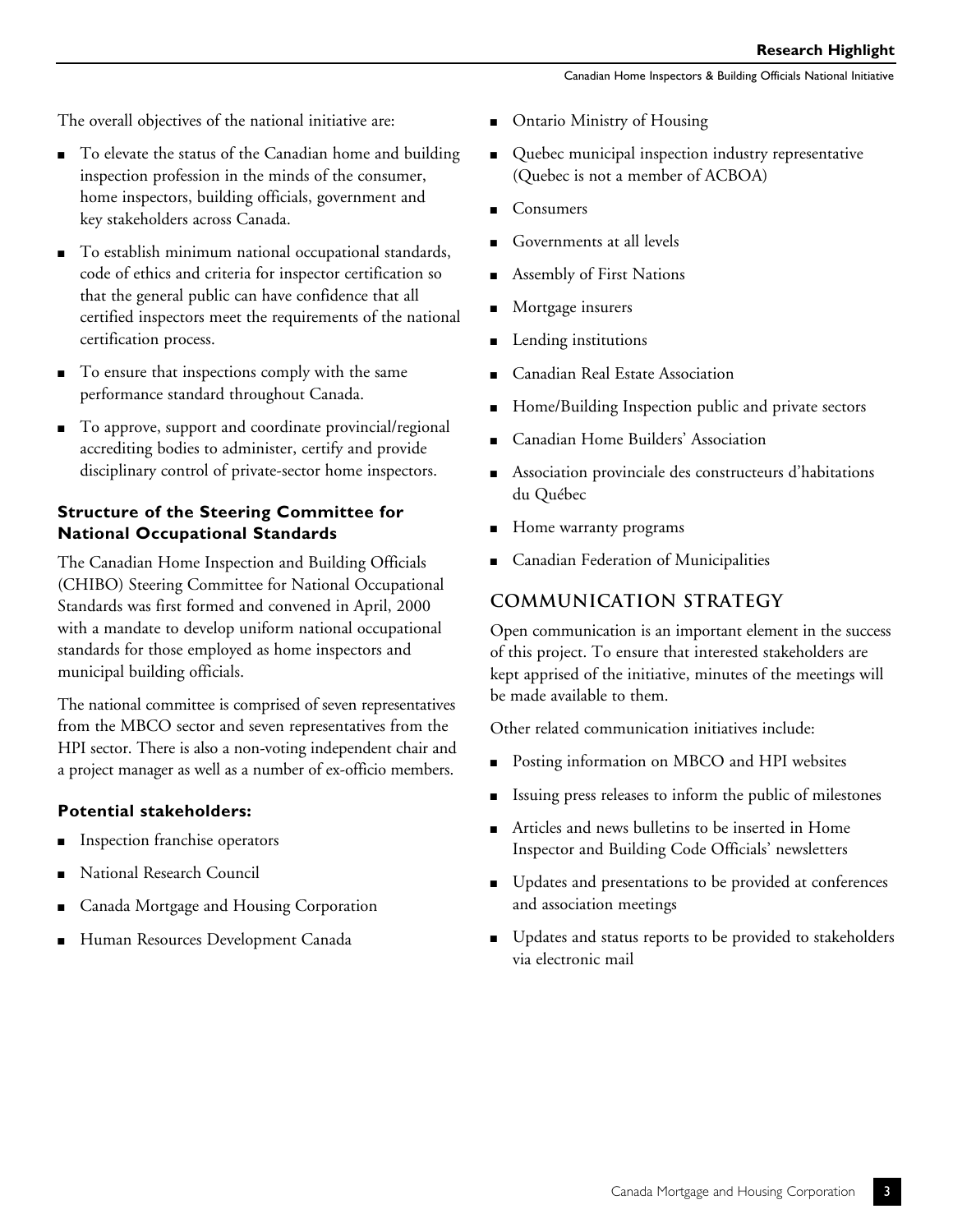Canadian Home Inspectors & Building Officials National Initiative

#### **WebSite Addresses**

Canadian Association of Home Inspectors: www.cahi.ca (this site includes links to provincial/ regional HPI associations)

The Alliance of Canadian Building Officials Association does not currently have a website, however, provincial MBCO associations have sites at:

- <sup>n</sup> Ontario Building Officials Association: www.oboa.on.ca
- <sup>n</sup> Nova Scotia Building Officials Association: www.nsboa.ca
- Saskatchewan Building Officials Association: www.sboa.sk.ca

#### **The First Step—Occupational Skills Analysis**

The first major step of this national initiative is to undertake an occupational skills analysis which would later serve as the cornerstone for the development of a curriculum (DACUM) and the implementation of national training and certification for public and private members of the home and building inspection sector.

The objectives of this phase of the project are as follows:

- <sup>n</sup> Review existing documents and literature related to the development of occupational standards, training programs, including reviewing existing occupational standards.
- Facilitation of three (3) workshops. One workshop will be with the HPI, one with the MBCO and a third workshop will include both groups to determine the core competencies both sectors have in common. Workshop participants will be identified by the CHIBO committee. The purpose of the workshops is to:
- <sup>n</sup> Accurately identify and describe the blocks of activities within the skill sets.
- Identify the tasks performed within these blocks.
- Identify the sub-tasks of each major task, which when combined assures the completion of the task.
- Identify the enabling objectives: the knowledge and abilities which enable the individuals to perform the sub-tasks.
- Identify tools and equipment required to perform the sub-tasks.
- Develop occupational analyses including one for the HPI, one for the MBCO and one that focuses on the common elements between both sectors.
- validate and create endorsement for the national occupational standards.
- <sup>n</sup> Translate and publish the national occupational standards.

#### **Next Steps**

It is anticipated that the occupational analysis phase of this project will be completed by March 31, 2001. Following its completion, future tasks include the development of DACUMs and any necessary training material, national certification programs, and standards of performance to build a recognizable and professional home and building inspection industry to better serve the general public.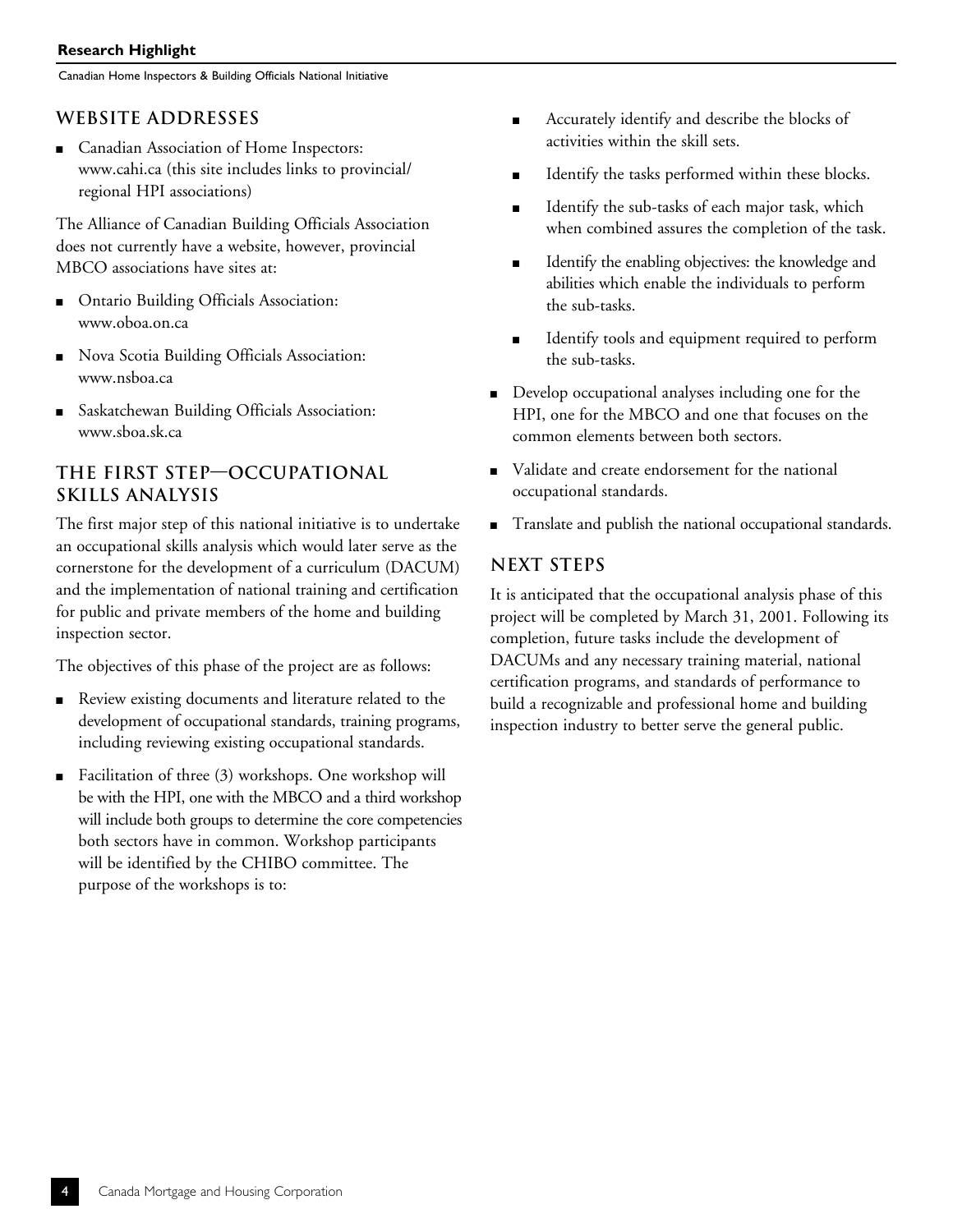#### **Interim Measures—Useful Questions to Ask**

In the absence of national standards, the following questions can be useful to select a 'qualified' private home inspector:

- How long have they been working as home inspectors?
- What qualifications do they have?
- What training or education do they have?
- Do they belong to an industry association?
- Can they provide references?
- What does the inspection include?
- Is the inspection strictly visual?
- Can the client accompany the inspector during the inspection?
- Are there re-inspections if necessary, to inspect repairs?
- Do they also do renovation work?
- n Are they working on behalf of a real estate agent?
- Will a written report be provided?
- When will the report be provided?
- Will they identify current problems as well as those that are imminent?
- Do they have errors and omissions insurance?
- Do they have any disclaimers or limitations as part of their contract? (Some inspectors limit their accountability to the amount of the contract.)

The following questions are useful when working with Municipal Building Code Officials:

- Are the municipal bylaws being interpreted properly?
- What is the time frame for getting a response?
- Will a written report be provided?
- When will the report be provided?